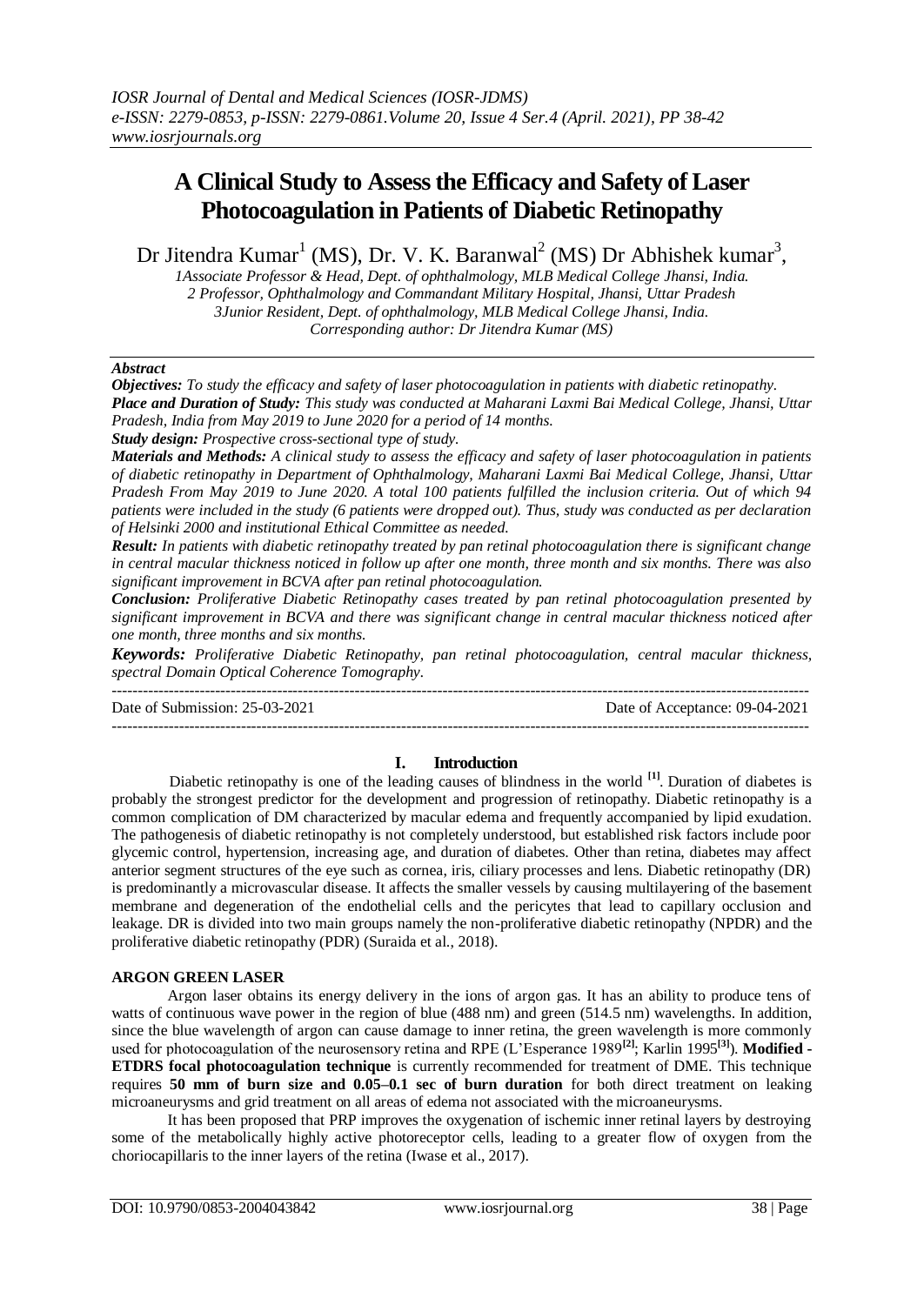# **II. Materials And Methods**

A clinical study to assess the efficacy and safety of laser photocoagulation in patients of diabetic retinopathy in Department of Ophthalmology, Maharani Laxmi Bai Medical College, Jhansi, Uttar Pradesh From May 2019 to June 2020. A total 100 patients fulfilled the inclusion criteria. Out of which 94 patients were included in the study (6 patients were dropped out). Thus, study was conducted as per declaration of Helsinki 2000 and institutional Ethical Committee as needed.

**Inclusion criteria:** Patients with PDR as confirmed by fundus fluorescein angiography and clear ocular media. **Exclusion criteria:** Retinal detachment, intraocular inflammation, previous argon laser cessions, history of intravitreal injection of anti-VEGFs, ocular media opacity interfering with imaging.

#### **Intervention and outcome measures:**

After meeting all inclusion criteria, the patients were evaluated by full medical/ophthalmic history including: Onset and duration of diabetes. History of ocular surgeries, History of laser intervention, Complete ophthalmic examination including (Best corrected visual acuity, slit lamp examination to the anterior segment, Detailed fundus examination by slit lamp bio microscopy, Measurement of IOP using Goldmann's applanation tonometry) Fundus fluorescein angiography (FFA) was done using fundus camera Topcon (TRX-50DX) to confirm diagnosis of PDR (NVDs, NVEs) and macular edema.

Spectral domain optical coherence tomography (SD-OCT) was done to all eyes. SD-OCT this was done before starting PRP, one month, three months and six-month following laser cession. These scans were marked as the patient's baseline and were used for referencing the subsequent scans using the "follow-up" function of the SD-OCT, assuring us that the scans would be performed in the same position. All images were taken as close to the fovea as possible in order to ensure, to the best extent possible, that the same retinal area was being scanned.

Data will be analyzed by the Statistical Package for the Social Sciences (SPSS for windows, version 24.0). Descriptive statistics included the mean and standard deviation for numerical variables, and the percentage of different categories for categorical variables. Group comparison will be done by the paired t-test test for categorical variables. A probability (P) of less than 0.05 was considered significant.

## **Pan Retinal photocoagulation**

In all cases treatment was delivered by an argon laser through a Goldmann 3-mirror or a Rodenstock pan-funduscopic contact lens. Spot size was 500 µm when using the Goldmann and 200 µm when using the Rodenstock contact lens with a duration of 0.1 to 0.2 s. The power level was adjusted to give slight blanching of the retinal pigment epithelium. The end point of treatment was complete regression of new vessels, or complete regression of vessels with gliosis, or residual fine, flat new vessels with fibrosis which remained static for at least six months.

**Lens used:** Goldmann 3-mirror, Rodenstock pan-funduscopic contact lens Laser Parameters used for pan retinal photocoagulation Total number of burns: 1600-2000 Spot size: 100 to 500  $\mu$ m Power: 200-400mw Duration: 100-200 msec

This procedure was done in 2 to 3 sittings. At follow up of 1st month 3rd month, 6th month visual acuity and detailed retinal examination (using indirect ophthalmoscopy) was done and any problems recorded. Slit lamp examination with +78D/90D lens was done to examine the macula. Fundus photography was done in selected cases. For those with persisting lesions fundus fluorescein angiography was repeated and additional pan retinal photocoagulation was done.

Visual acuity was defined 'stable' when vision at baseline was maintained after PRP; 'decreased' when the baseline vision decreased by 2 lines and 'improved' when the baseline vision improved by 2 lines after PRP at the end of one year. Poor visual acuity was defined as a corrected visual acuity less than 6/60 on the Snellen's chart in the eye that received pan retinal photocoagulation.

## **III. Results**

This study was conducted in the Department of Ophthalmology, Maharani Laxmi Bai Medical College, Jhansi over a period of 14 months from May 2019 to June 2020.A total of 200 eyes of 100 patients who fulfilled the inclusion criteria, were included in this study. Out of total 100 patients satisfying the inclusion criteria, 94 patients were included in the study, six were rejected.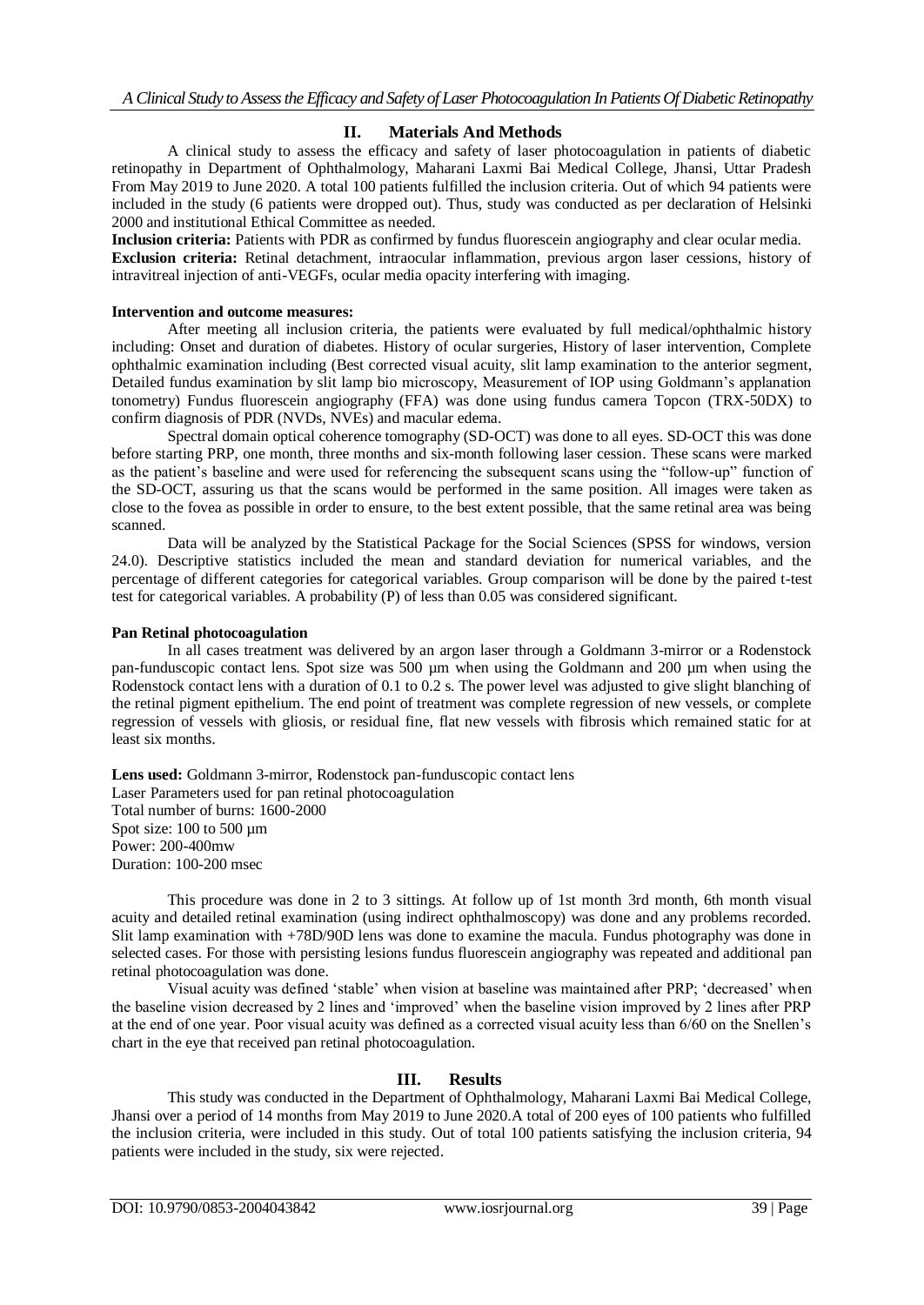The mean age in studied patients was  $59.63 \pm 6.632$  years with minimum age of 40 years and maximum age of 70 years (range 40 – 70 years). There were 35 males (37.23%) and 59 females (62.77%) in studied patients. The mean disease duration in studied patients was  $11.99 \pm 4.972$  years.

**Table 1: Age wise distribution**

| Table 1: Age wise distribution |                           |         |  |  |
|--------------------------------|---------------------------|---------|--|--|
| Age (in years)                 | <b>Number of Patients</b> | Percent |  |  |
| $40-50$ years                  |                           | 14.89%  |  |  |
| $51-60$ vears                  |                           | 44.68%  |  |  |
| $61-70$ vears                  |                           | 40.43%  |  |  |
| Total                          | 94                        | 100%    |  |  |

| Table 2: Mean age distribution |  |
|--------------------------------|--|
|--------------------------------|--|

| Age (yrs.) | <b>Study Group</b> |  |  |  |
|------------|--------------------|--|--|--|
| Mean       | 59.63              |  |  |  |
| GP.        | $-6.632$           |  |  |  |

| Table 3: Sex wise distribution |                           |         |  |
|--------------------------------|---------------------------|---------|--|
| Sex                            | <b>Number of Patients</b> | Percent |  |
| Male                           |                           | 37.23%  |  |
| Female                         | 59                        | 62.77%  |  |
| Total                          | 94                        | 100%    |  |

#### **Table 4: Duration of Diabetes (in years)**

| THEN IT DUITS OF DROVES $(III, VIII)$ |                |         |       |           |  |
|---------------------------------------|----------------|---------|-------|-----------|--|
| <b>Duration of DM</b><br>(in years)   | <b>Numbers</b> | Percent | Mean  | <b>SD</b> |  |
| $5-10$ years                          | 40             | 42.55%  | 11.99 | ±4.972    |  |
| 11-15 years                           | 38             | 40.43%  |       |           |  |
| $>15$ years                           | 10             | 17.02%  |       |           |  |

#### **Table 5: Comparison between pre-PRP, 1-Month, 3-Months and 6-month post-PRP (BCVA, Central Macular thickness (in µm) OCT) in studied patients.**

| <b>Variables</b>                 |            | $Pre-PRP (mean + SD)$ | 1-month Post-PRP<br>$mean + SD$ | 3-month Post-PRP<br>$(\text{mean} + \text{SD})$ | 6-month Post-PRP<br>$(\text{mean} + \text{SD})$ |
|----------------------------------|------------|-----------------------|---------------------------------|-------------------------------------------------|-------------------------------------------------|
| <b>BCVA</b>                      | $RE(n=53)$ | $1.11 + 0.477$        | $0.81 \pm 0.139$                | $0.73 + 0.160$                                  | $0.67 + 0.160$                                  |
| (LogMAR)                         | $LE(n=41)$ | $1.14 + 0.470$        | $0.79 + 0.151$                  | $0.70 + 0.148$                                  | $0.66 + 0.172$                                  |
| <b>Central</b><br><b>Macular</b> | $RE(n=53)$ | $586 + 21.858$        | $529.47 + 24.036$               | $372.09 + 38.337$                               | $292.08 + 25.510$                               |
| thickness (in<br>$\mu$ m) OCT    | $LE(n=41)$ | $579.63 + 21.782$     | $519.66 + 17.021$               | $360.05 + 29.672$                               | $284.88 + 21.857$                               |

Family history of Diabetes was taken, and it was seen that out of 94 patient's, positive family history of diabetes was present in 55 (58.51%) of patients. In the study group history of hypertension was present in 25(26.60%) patients out of 94 patients.

In the study mean baseline central macular thickness ( $\mu$ m) of right eye 586  $\pm$  21.858 and left eye  $579.63 \pm 21.782$ .

 The follow up mean visual acuity BCVA as per logMAR right eye after Laser photocoagulation at **1 month** is  $0.81+0.139$  and, **3 months** is  $0.73+0.160$ , at **6 months** is  $0.67+0.160$ . The **p** value was <0.05, as calculated with the help of paired t-test, indicating that there was **a significant difference in Best corrected visual acuity.**

 The follow up mean visual acuity BCVA as per logMAR left eye after Laser photocoagulation at **1 month** is 0.81 +0.139 and, **3 months** is 0.79 +0.151, at 3 months is 0.70 + 0.148, at **6 months** is 0.66 +0.172. The **p value was <0.05**, as calculated with the help of paired t-test, indicating that there was **a significant difference in Best corrected visual acuity.**

 At **1 month** the follow up mean central macular thickness (CMT) thickness right eye affected with DR after laser photocoagulation is 529.47 $\pm$ 24.036. After 3 months, CMT is 372.09  $\pm$  38.337, After 6 months of follow up the CMT is  $292.08 \pm 25.510$ 

 At **1 month** the follow up mean central macular thickness (CMT) thickness left eye affected with DR after laser photocoagulation is 519.66  $\pm$ 17.021. After 3 months, CMT is 360.05  $\pm$  29.672, After 6 months of follow up the CMT is  $284.88 \pm 21.857$ .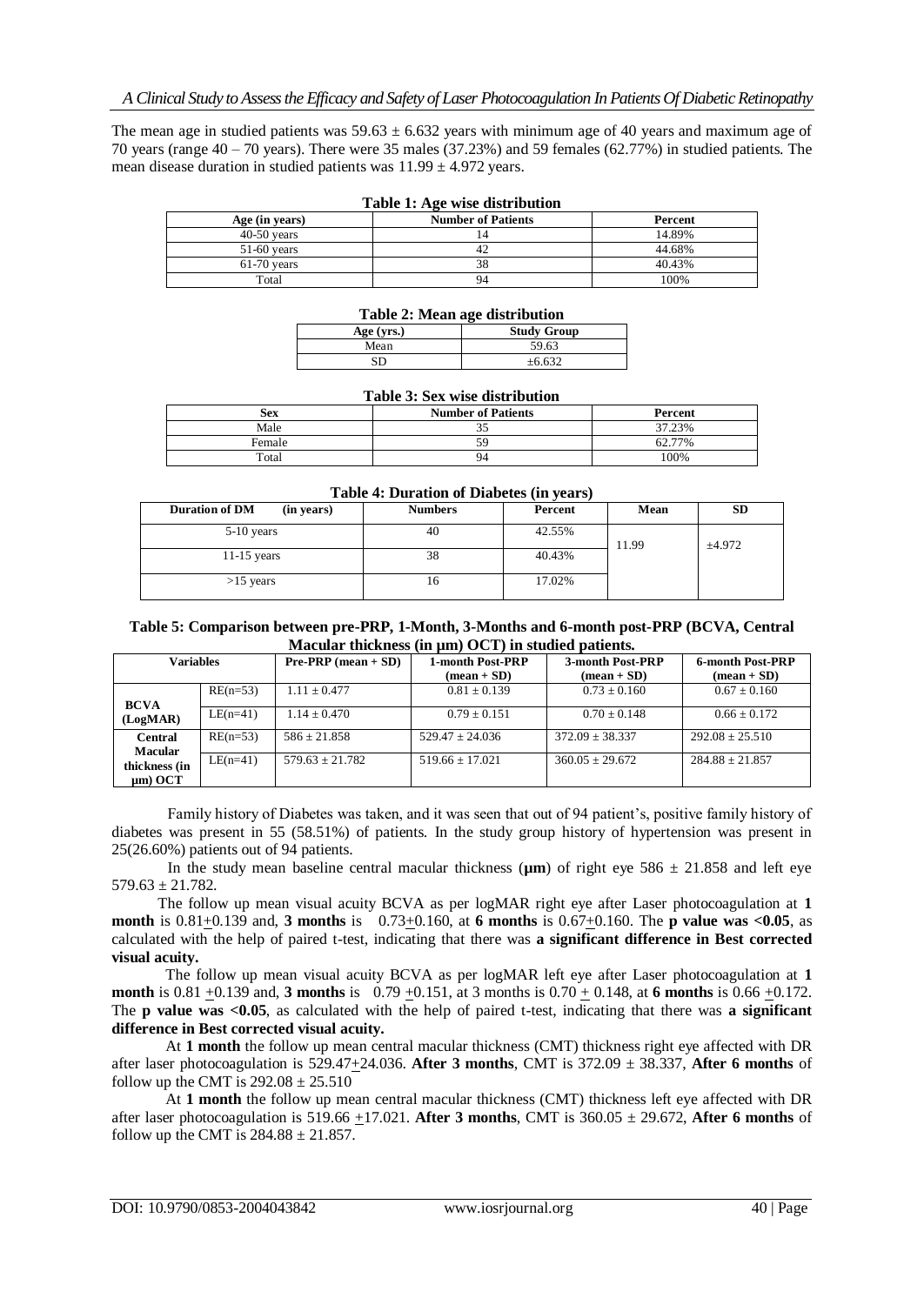## **IV. Discussion**

Diabetes affected an estimated 347 million people worldwide in 2014. According to the World Health Organization, this number is expected to double by 2030. Diabetic Retinopathy (DR), which occurs in approximately 30% of patients with Diabetes Mellitus (DM), is a leading cause of vision loss in the working age population, 20 to 74 years old. In the United States alone, approximately 1 of every 25 persons above the age of 40 with diabetes has DME in at least 1 eye **[4]** .

According to the latest World Health Organization (WHO) report, India has 31.7 million diabetic subjects, and the number is expected to increase to  $79.4$  million by  $2030^{[11\bar{6}]}$ .

Diabetic macular edema (DME), one of the major complications of diabetic retinopathy (DR), is also one of the leading causes of visual impairment in the working-age population. DME occurs in nearly 12% of patients with DR and causes more than 10,000 new cases of blind.

Our study was conducted at MLB Medical College in the year May 2019 to June 2020 which included 94 patients who fulfilled the inclusion criteria per year.

In our study mean of age is 59.63±6.632. Our results were also consistent with the finding of **Michael**  Larsen, Maria Wang et al, (2005)<sup>[5]</sup> did a prospective study of twelve eyes in 12 patients aged 39 to 78 years (mean age 57) with fovea-involving diabetic macular edema and 14 eyes in 7 healthy volunteers aged 30 to 70 years (mean age 57). **Ling Yeung, Chi-Chin Sun, et al** (**2009) [6]** was also found the mean age of diabetic patients is 62.2 years in his study.

In our study mean duration (in years) is 11.99±4.972. Similar results were seen in other studies also like **Donald S. Fong, et al, (2003) [7] .** This study state, the incidence of retinopathy also increased with increasing duration. The 4-year incidence of developing proliferative retinopathy in the WESDR younger-onset group increased from 0% during the first 5 years, to 27.9% during years 13–14 of diabetes. After 15 years, the incidence of developing PDR remained stable.

Studies have shown that the improvement in BCVA occurs by using various treatment modalities and the BCVA finding is consistent with **[Islam F,](https://www.ncbi.nlm.nih.gov/pubmed/?term=Islam%20F%5BAuthor%5D&cauthor=true&cauthor_uid=27504553)**  $(2016)^{[8]}$  There is a moderate correlation between visual acuity and degree of foveal thickening in diabetic macular edema. **Pei-pei Wu, MD; Shizhou Huang, et al, (2015) [9] ,**  Both 532-nm subthreshold laser grid photocoagulation and threshold laser grid photocoagulation can improve the visual acuity and reduce CMT in DME patients. Analyses of visual change after photocoagulation therapy in a retrospective study by **Murat Dogru et al[10]** had done in 1998 revealed that 73% of the eyes with early PDR had stable vision or improvement by  $\geq 2$  lines at the end of 10 year follow up visit. The figures were 62% and 52% for eyes with advanced and end stage PDR respectively. In a study, **Qian Z et al [11]** proved that PRP was effective in 122 eyes (85.31%) out of 143 eyes. Visual acuity improved in 32 eyes (23.38%), vision was maintained in 87 eyes (60.84%) and there was a decrease in 24 eyes (16.78%).

Studies have shown that the reduction of central macular thickness (CMT) by using various treatment modalities. **David J. Browning, et al, (2007)[12] .**This theory state that visual improvement occur if CMT decreases after receiving laser therapy. The correlation coefficients for visual acuity versus OCT center point thickness were 0.52 at baseline and 0.49, 0.36, and 0.38 at 3.5, 8, and 12-months post-laser photocoagulation. **Mahmoud A Abouhusse, (2016)[13] .** In decrease in central retinal thickness observed after receiving micropulse laser photocoagulation. The baseline best-corrected visual acuity was 0.42±0.15 logMAR, which improved to 0.3±0.26 logMAR at the final follow-up (*P*<0.043). The central subfield thickness was 354.3±32.96 μm at baseline and the final central subfield thickness was 310.7±52.62 μm (*P*<0.002), Subthreshold micro-pulse yellow 577-nm laser photocoagulation is effective in treating DME**.**

Howard Schatz et al <sup>[14]</sup> reported laser scar enlargement following grid laser treatment for diffuse retinal vascular leakage and macular edema in 11 of 203 eyes of patients with diabetes. Other studies have shown similar complications such as progressive enlargement of laser scars, subretinal fibrosis and visual field loss. McDonald followed 175 eyes treated with PRP for a median of 15 months and a range of 3–48 months. He found that 43% (75 eyes) developed increased macular edema 6–10 weeks after PRP, which persisted in 27% (47 eyes). Eight percent (14 eyes) developed chronic macular edema and visual loss of two or more lines.

# **V. Conclusion**

Most patient in this study were in the age group  $>50$  years and most common duration was  $>10$  years for diabetes. We saw after Pan retinal photocoagulation, the macular edema which was measured in terms of CMT ( $\mu$ m) by OCT at interval of 1 month, 3 months and 6 months follow up. It was found that the central macular edema subsided with every follow up and the BCVA improved as well. Diabetic retinopathy after treatment was assessed by improvement in mean CMT and mean BCVA, which correlated with each other. PRP in high-risk PDR reduces the risk of severe visual loss by more than 50%. In our study PRP has shown to induce regression of neovascularization and arrest of progression of diabetic retinopathy. Also, laser treatment is preferable to no treatment, but a timely applied treatment is more affective as far as visual prognosis. Laser